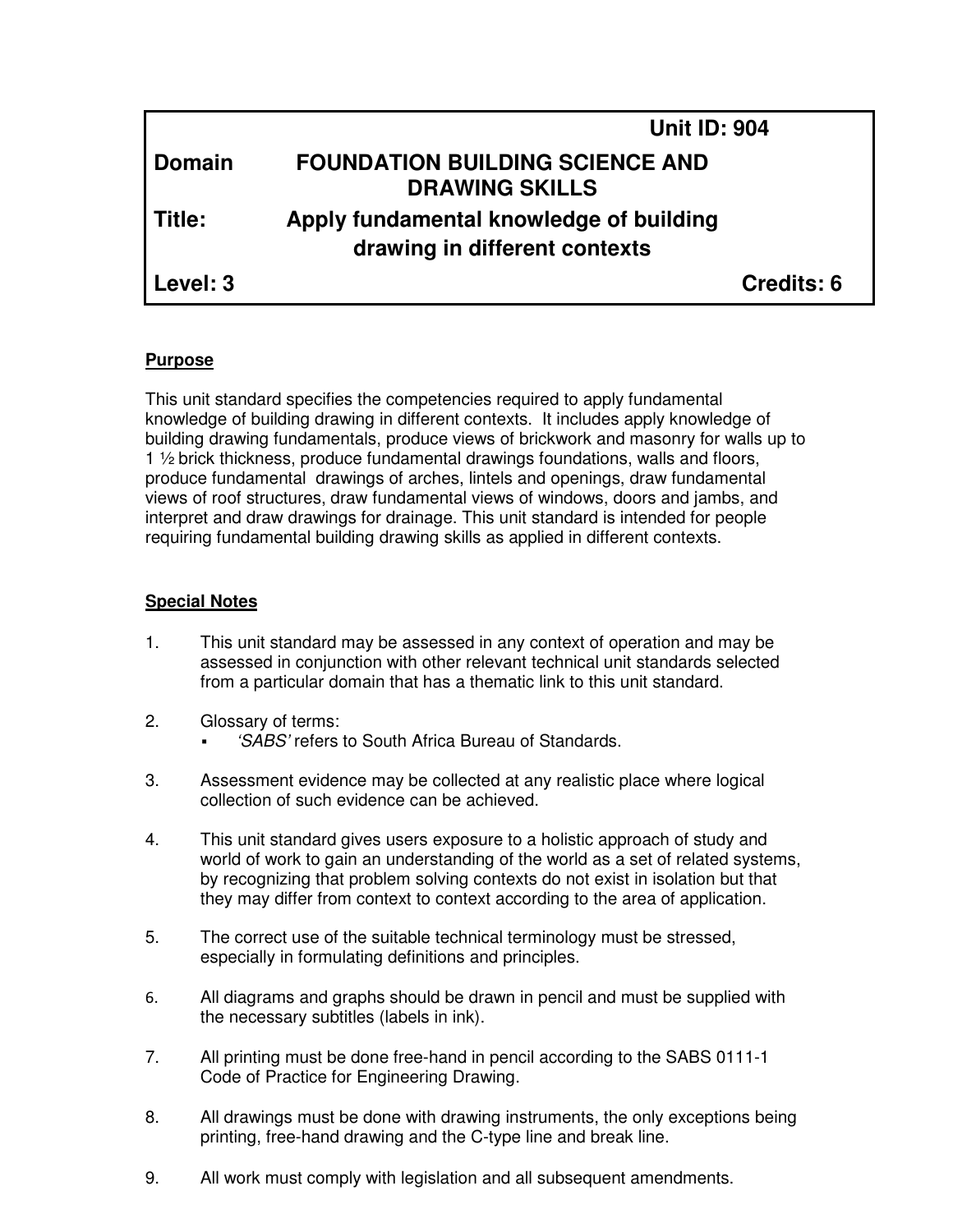- 10. Regulations and legislation relevant to this unit standard include the following:
	- Labour Act, No. 11, 2007.
	- Occupational Health and Safety Regulations No. 18, 1997 and all subsequent amendments
	- SABS 0143: 1994, Code of practice for Building drawing practice
	- SABS 0111-1: 1993, Code of practice for Engineering drawing, Part 1: General principles

# **Quality Assurance Requirements**

This unit standard and others within this subfield may be awarded by institutions which meet the accreditation requirements set by the Namibia Qualifications Authority and the Namibia Training Authority and which comply with the national assessment and moderation requirements. Details of specific accreditation requirements and the national assessment arrangements are available from the Namibia Qualifications Authority and the Namibia Training Authority on www.nta.com.na.

# **Elements and Performance Criteria**

# **Element 1: Apply knowledge of building drawing fundamentals**

# **Range**

General terms used in building drawing may include but not are limited to drawing, centre, centre-line, cylinder (cylindrical), degree, hexagon, and material, internal diameter, outside diameter, diameter, metre, millimetre, and radius, maximum and, minimum.

Terms related to dimensions and tolerances may include but are not limited to parallelism, basic, dimensions, tolerance, angularity, concentricity, flatness, cylindricity, roundness, functional dimension, straightness, symmetry, tolerance zone, auxiliary dimension, position, non-functional dimension, redundant dimension, true lengths and true position and/or true profile.

### **Performance Criteria**

- 1.1 Abbreviations for general terminologies and symbols and concepts relating to dimensions and tolerances used in building drawings are identified and correctly used.
- 1.2 Dimensioning rules for dimension and projection lines are applied.
- 1.3 Geometrical constructions of bisecting of lines, perpendicular lines, parallel lines and constructing and bisecting angles are drawn using drawing instruments.
- 1.4 Various geometrical figures are constructed with the aid of drawing instruments.
- 1.5 Principles of projection are applied in drawing first and third angle orthographic projection, axonometric drawings and plan views of site plans (3-4-5) are correctly applied.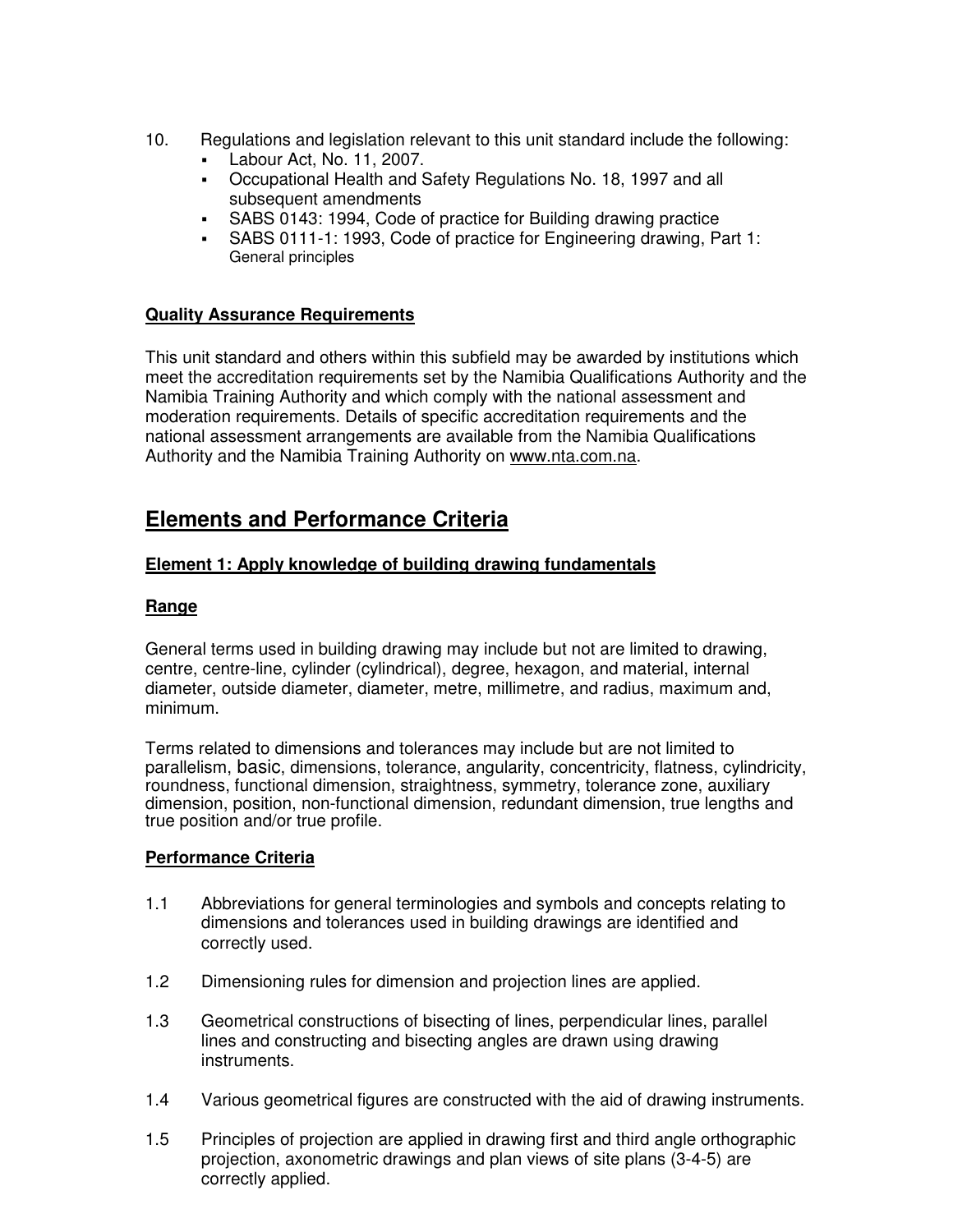# **Element 2: Produce views of brickwork and masonry for walls up to 1 ½ brick thickness.**

### **Performance Criteria**

- 2.1 The arrangement of standard bricks in several of bonds are identified and drawn.
- 2.2 Views of brickwork for walls up to 1 ½ brick thickness and combinations in isometric, plan view and elevations (English bond, Stretcher bond, Flemish bond and Garden wall bond) are drawn.
- 2.3 Pictorial views and sections of quoins and T-junctions are drawn in various bonding patterns.
- 2.4 Elevations and sections of masonry walls in random rubble, snecked rubble and ashlars are drawn.

### **Element 3: Produce fundamental drawings of foundations, walls and floors.**

#### **Performance Criteria**

- 3.1 Sections are drawn through strip foundations and foundation with footings.
- 3.2 Sectional elevations of piers and honeycomb walls are drawn.
- 3.3 Foundation brickwork up to 2 brick thickness.
- 3.4 Sectional views of walls which include cavity wall, sectional elevations with windows, airbricks and ventilation, air ducts and plaster.
- 3.5 Sectional views and details of suspended timber floors including waterproofing and ventilation are drawn.
- 3.6 Sectional views and details of concrete and cement floors (including internal walls) are drawn.
- 3.7 Reinforced floors without beams are drawn showing details of reinforcing.
- 3.8 Fireplaces in a long wall of a room and a short wall of a room are drawn.

#### **Element 4: Produce fundamental drawings of arches, lintels and openings.**

#### **Performance Criteria**

- 4.1 From given information, the parts around an opening (for windows and doors) in a wall are drawn.
- 4.2 Structural principles to consider when choosing relative widths of openings are interpreted.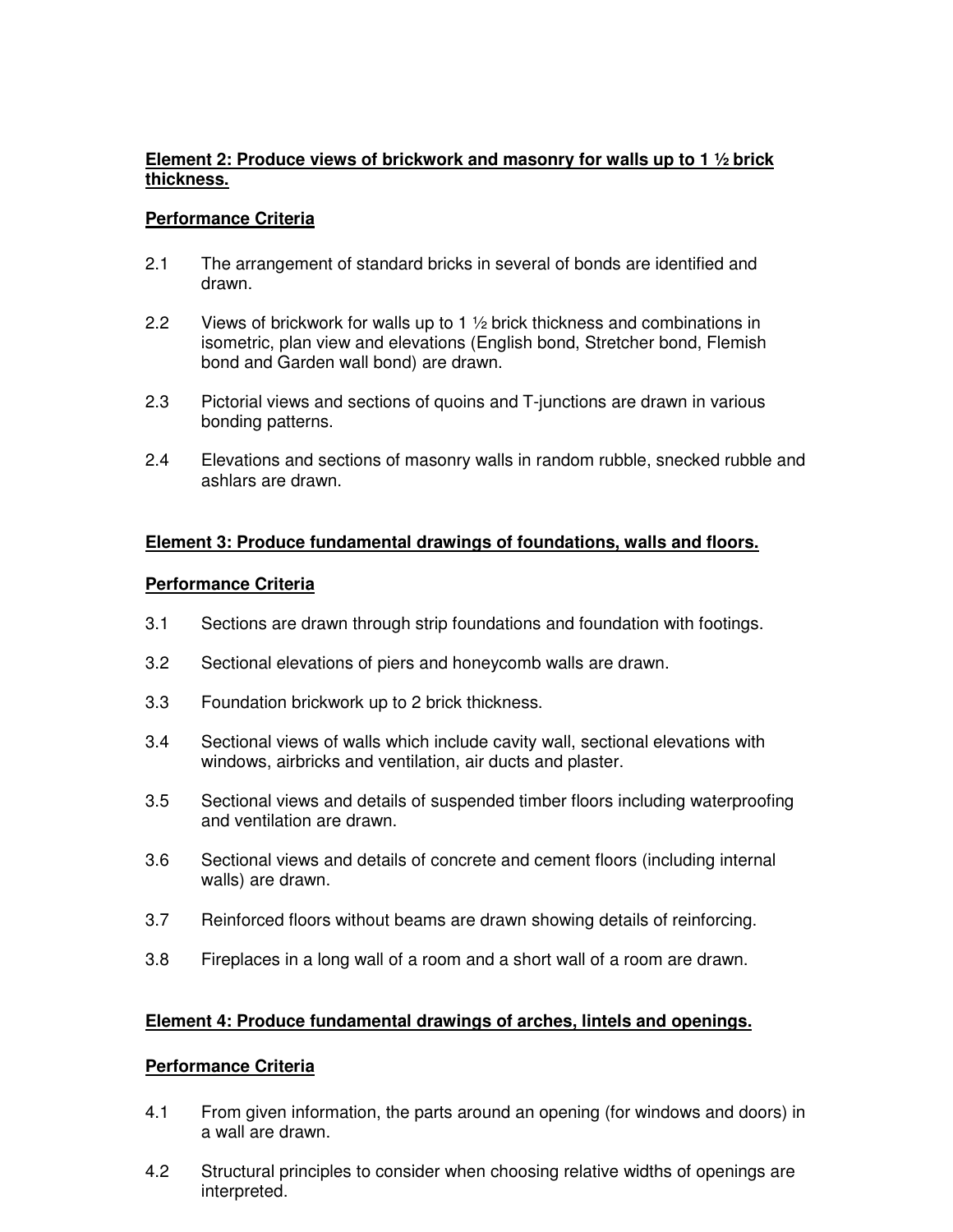- 4.3 Supports for brickwork over the head of an opening are identified.
- 4.4 Elevations, plan views and sections of precast lintels, cast in situ lintels and ring beams are drawn.
- 4.5 Elevations and sections of segmental and semi-elliptical arches in rough bricks and gauged bricks are drawn.

# **Element 5: Draw fundamental views of windows, doors and jambs.**

# **Range**

Steel windows to show sections at head and sill and the placement of frames in relation to adjacent construction.

# **Performance Criteria**

- 5.1 Various views and sections of wooden casement windows with fanlight and steel windows are drawn.
- 5.2 Various views and sections of doors, steel and wooden door jambs in walls up to 1 brick thickness.
- 5.3 Views of frames in relation to adjacent construction and method of fixing frames are drawn.

# **Element 6: Draw fundamental views of roof structures.**

### **Range**

Roof truss construction inclusive of, but not limited to Howe truss, SA (South Africa) roof truss and fink truss.

Details required for roof trusses drawings may include but are not limited to Ceiling details (also suspended), eaves (open, closed and flush), roof coverings (tiles), valleys, ridges and hips, chimney stack and sectioning, parapet walls and flashing.

### **Performance Criteria**

- 6.1 Various roof truss constructions are drawn.
- 6.2 Sectional views and elevations of roof trusses and their details are drawn.

### **Element 7: Interpret and draw drawings of drainage.**

# **Range**

Fittings limited to gutters and down pipes.